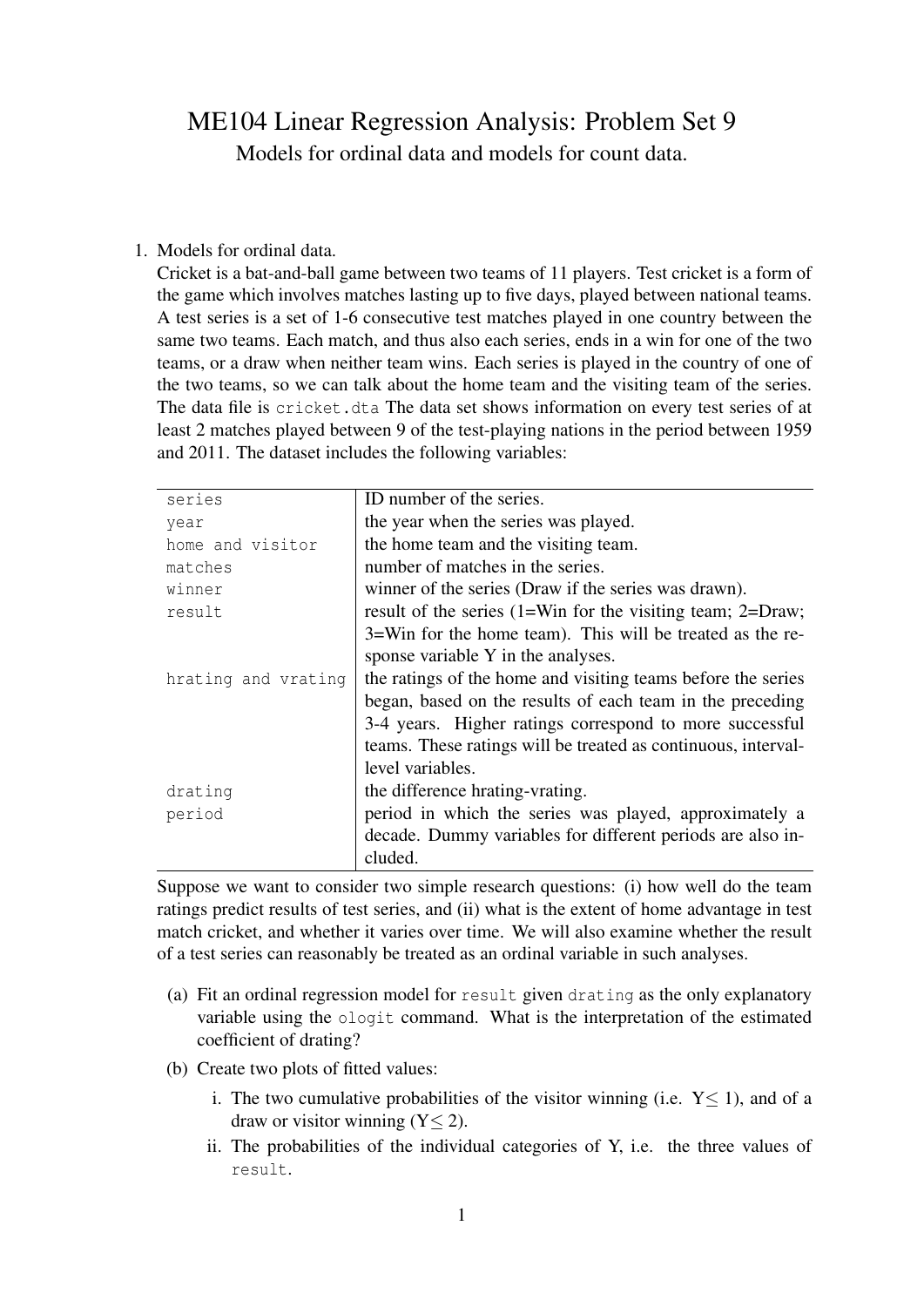In broad terms, how would you summarise the information in the graphs?

- (c) There is home advantage in test cricket if the probabilities of the results are more favourable for a team if it plays at home than if it plays away against the same opponent. We can examine this with the plot produced in b(ii). If there is no home advantage, the plot should be symmetric around 0. What do you conclude from the plot, is there evidence of home advantage?
- (d) We next examine whether the extent of home advantage has varied over different periods. This would be the case if period had a significant association with the result even after controlling for the strengths of the teams.
	- i. Fit a model which includes both period (as a categorical explanatory variable) and drating. Use this model to calculate fitted probabilities of the different results in each of the periods for a series where drating=0. When does the home advantage appear to have been the strongest?
	- ii. Carry out a likelihood ratio test to compare this model to the model in a, which only includes drating. Report the test statistic and the P-value. Is the partial effect of period statistically significant?
- (e) Even though the response variable is ordinal, we could ignore its ordering and model it using a multinomial logistic model. We can then compare this to the corresponding ordinal logistic model, to examine whether the simpler ordinal model appears to be adequate. Are the probabilities similar or different? (Hint: Compare the two models creating a plot which includes the fitted probabilities from both.)
- (f) Whether an ordinal model is appropriate depends not only on the response variable but also on the explanatory variables. To illustrate this, consider a model with both drating and matches as explanatory variables. As in question e, fit both an ordinal and a multinomial model, and create a plot of the fitted probabilities where matches varies from 2 to 6, and drating is fixed at 0. What do you conclude from the comparison this time? Where are the largest differences in the probabilities?
- 2. Models for count data.

We use now the  $d$ ollhill3 (the dataset is available for download within Stata using the command use http://www.stata-press.com/data/r11/dollhill3, clear. The dataset contains data associating coronary heart disease deaths and smoking originally reported in Doll and Hill (1966).

The age categories are defined as follows:

| Agecat | age/years |
|--------|-----------|
| 1      | 35-44     |
| 2      | 45-54     |
| 3      | 55-64     |
| 4      | 65-74     |
| 5      | 75-84     |
|        |           |

(a) Fit a Poisson regression for deaths given smokes, i.agecat using pyears as exposure. You can obtain incidence-rate ratios running again the same model followed by the irr option.